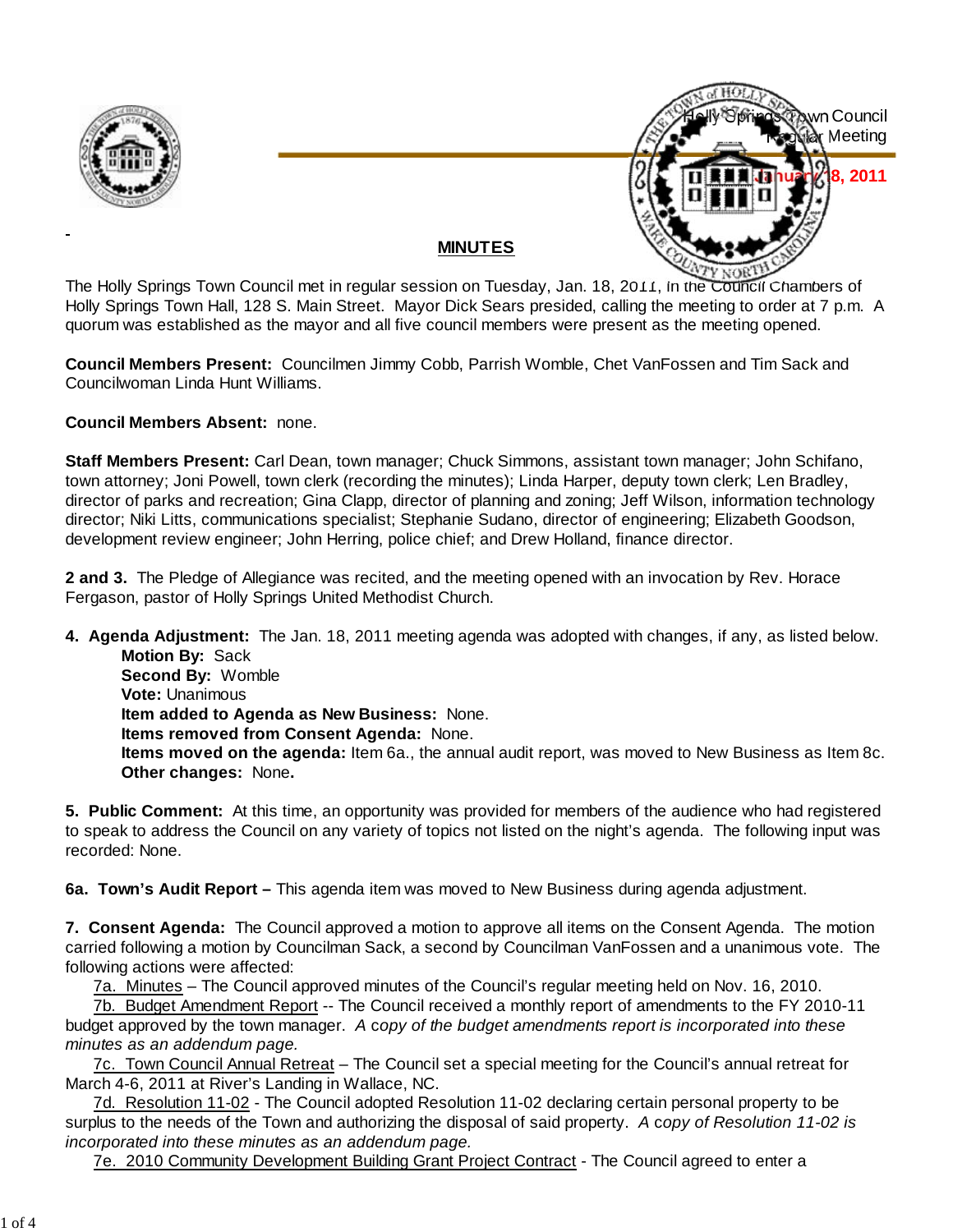professional services agreement with The Wooten Company for administration of the Town's 2010 CDBG housing development project in an amount not to exceed \$24,300.

7f. 2010 CDBG Project Ordinance and Legally Binding Commitment – The Council adopted the housing development Project Ordinance and a Legally Binding Commitment for the Town's 2010 CDBG project.

7g. Budget Amendment, \$18,000 – The Council adopted an amendment to the FY 2010-11 budget in the amount \$18,000 to cover costs of a programming analysis for the police department. *A* c*opy of the budget amendment is incorporated into these minutes as an addendum page.*

**8a. Avent Ferry Road Waiver Request** – Ms. Goodson said the Town has received a request for a waiver from Unified Development Ordinance Section 7.08: Utility Design and Reservation. The request/waiver would be to allow a well to be used to provide potable water service to a new home being built on a lot off Avent Ferry Road. A public waterline exists along the lot frontage on Avent Ferry Road, and Town ordinance requires connection to this waterline. The petitioner is requesting a waiver from this requirement.

The UDO requirement is:

*Section 7.08D, Water Utility, "Each legally established residential lot or lot created by a minor residential subdivision that is within one-thousand (1,000) feet of an existing municipal water line, which can be accessed through existing rights-of-way or easements, shall connect to such municipal water line at the developers or subdividers expense."*

 *She said the following findings of fact must be considered in the Council's evaluation. The petitioner's application is attached which lists his statements addressing each of these facts.*

*1) The granting of the waiver will not be detrimental to public safety, health or welfare or injurious to other property.*

*2) Conditions upon the request for a waiver are unique to the property for which a waiver is sought and are not applicable generally to other property.*

*3) Because of the particular physical surroundings, shape or topographical conditions of the specific property involved, a particular hardship to the owner would result, as distinguished from a mere inconvenience if the strict letter of these regulations is not carried out.*

*4) The waiver will not contravene the provisions of this UDO or the Comprehensive Plan.*

*5) Where the waiver impacts on the design, construction or maintenance obligations of public*

*facilities, that the appropriate public agency has reviewed and approved the proposed development in writing and the subdivider has submitted a copy of such approval.*

Mayor Sears asked if the property was in the town limits. It is not in the town limits, but in the extraterritorial jurisdiction.

Councilman Womble asked how big the property is, and Ms. Goodson responded 10 acres.

Applicant Tom Heck addressed the Council saying he has dedicated road frontage for future road widening. He said extension to town water might be more economical and logical to do at some point in the future, if necessary. As it is, Mr. Heck pointed out, properties on either side of his are served by well and septic, and his would be a reasonable request. He explained that he has no plans for subdivision of the property in the future and that it would be a working farm and single-family home.

 **Action #1:** The Council approved a motion to make and accept the findings of fact to be recorded in the minutes for a waiver of regulations of UDO Section 7.08D Water Utility for 1801 Avent Ferry Road as submitted by Tom Heck.

## Findings of fact.

1) The granting of the waiver will not be detrimental to public safety, health or welfare or injurious to other property.

2) Conditions upon the request for a waiver are unique to the property for which a waiver is sought and are not applicable generally to other property.

3) Because of the particular physical surroundings, shape or topographical conditions of the specific property involved, a particular hardship to the owner would result, as distinguished from a mere inconvenience if the strict letter of these regulations is not carried out.

4) The waiver will not contravene the provisions of this UDO or the Comprehensive Plan.

5) Where the waiver impacts on the design, construction or maintenance obligations of public facilities, that the appropriate public agency has reviewed and approved the proposed development in writing and the subdivider has submitted a copy of such approval.

**Motion By:** Sack

**Second By:** Womble **Vote:** Unanimous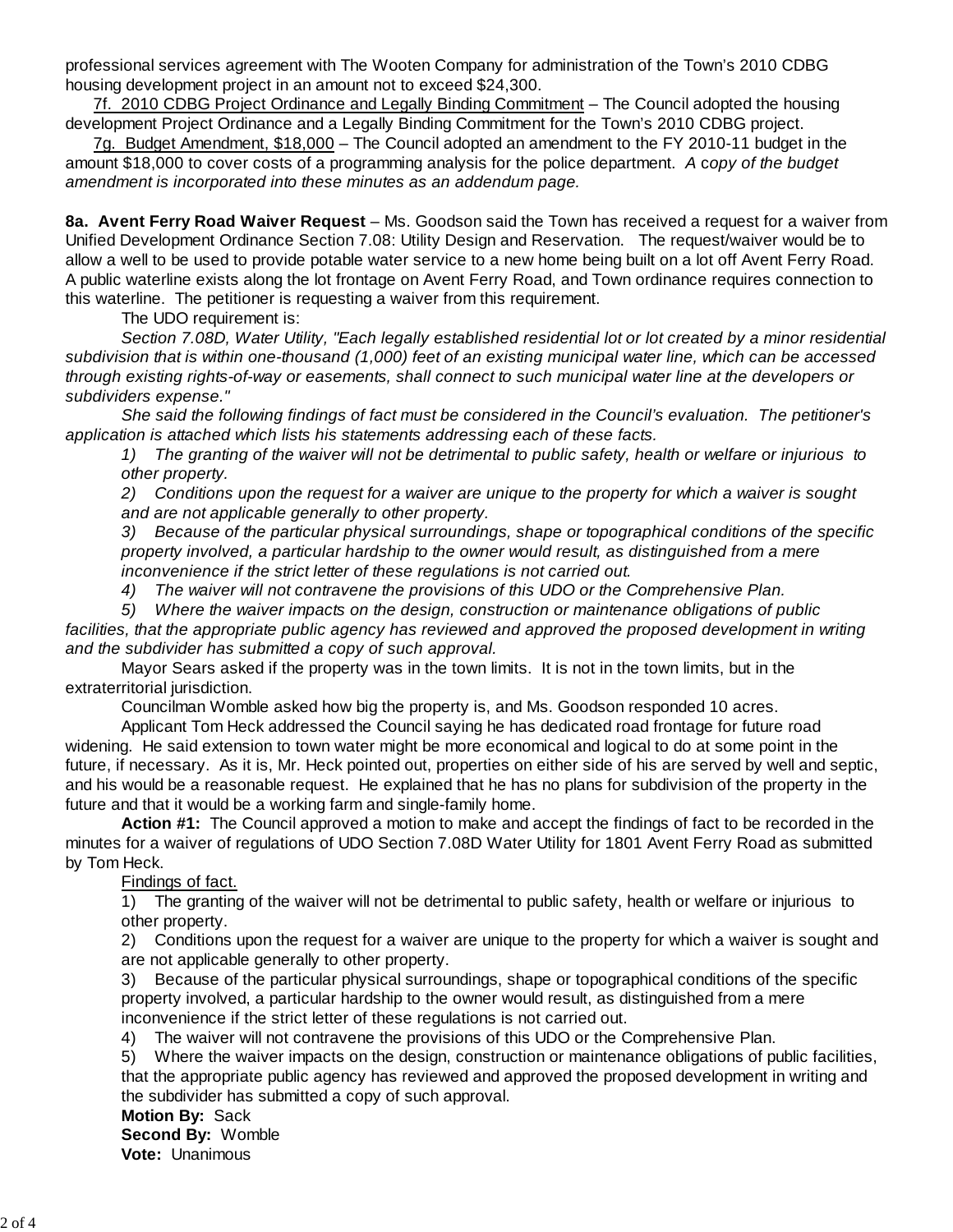**Action #2:** Having made the necessary findings of fact, the Council approved a motion to grant a waiver of regulations of UDO Section 7.08D Water Utility for 1801 Avent Ferry Road as submitted by Tom Heck.

**Motion By:** Sack **Second By:** Womble **Vote:** Unanimous

**8b. Decorative Street signs and Posts Policy Statement** – Ms. Clapp explained that previously, the Town Council adopted Policy Statement P-11 titled: Specialty Traffic Control

and Street Name Signs and Posts. The purpose of the policy was to regulate the use and approval of decorative street name and traffic control signs within neighborhoods. The policy specified that the Town would install all basic signage, and required developers to install decorative signs upon approval of the Director of Public Works; however, staff in Planning, Engineering, and Public Works have found that the majority of the decorative signs that have been installed since the adoption of this policy have not been in keeping with the approved standards of the Town or MUTCD.

She said therefore, staff feels that the policy needs updating.

The following is a summary list of the modifications to the Policy:

\* Revises the Policy Purpose;

\* Adds information on the Town's basic traffic control/street name signs and posts in addition to clarifying the approved "Upgrade" Option and provides links to the Engineering Design and Construction Standards regarding these details;

\* Specifies that if the upgraded/decorative signs are requested that they must be used throughout the entire development;

\* Changes the installation process to the Town's Department of Public Works' being responsible for the ordering and installation of all signage, including decorative signs, to ensure all signs are consistent and meet Town and MUTCD standards;

\* Provides the process for ordering signage for both basic and upgraded signs through the Department of Public Works during the final plat process;

\* Specifies that all signage must be paid for prior to the Town's ordering any such signage;

\* Specifies that all signage must be installed prior to approval of the final plat for recordation;

\* Specifies the installation process and approvals required should such signs need to be taken down temporarily for construction/repairs;

\* Specifies that the Town will replace all signs (including upgraded) with basic signs - it is the HOA or POA responsibility to pay for any replacement of damaged upgraded signs; and

\* Creates a violation procedure for any signs erected or modified not in conformance with this policy.

 **Action:** The Council approved a motion to adopt Town Policy Statement P-011.3 as presented with the provisions that the Standard Major Thoroughfare Signs and Posts detail may be modified to a basic u-channel post upon final notification from NCDOT.

**Motion By:** Womble **Second By:** Cobb **Vote:** Unanimous

**8c. Town's Audit Report –** Mr. Drew Holland introduced Christopher K. Abbott, CPA, PA who presented the Council with the Town's financial statements for the fiscal year ending June 30, 2010.

 Mr. Abbott explained and reviewed with the Town Council his firm's findings after a review of the financial statements of the town's activities and record keeping.

All-in-all, Mr. Abbott said, the Town had a good year.

Mayor Sears asked for Mr. Abbott to comment on how the Town has fared in light of a down economy. Mr. Abbott said the Town was fortunate in that non-residential development increased just as residential development declined. He said the Town's debt load was within normal ranges and that it is balanced with the capital assets that are provided for the community.

**Action:** The Council approved a motion to accept the findings contained in the report and management

letter.

**Motion By:** Sack **Second By:** Williams **Vote:** Unanimous